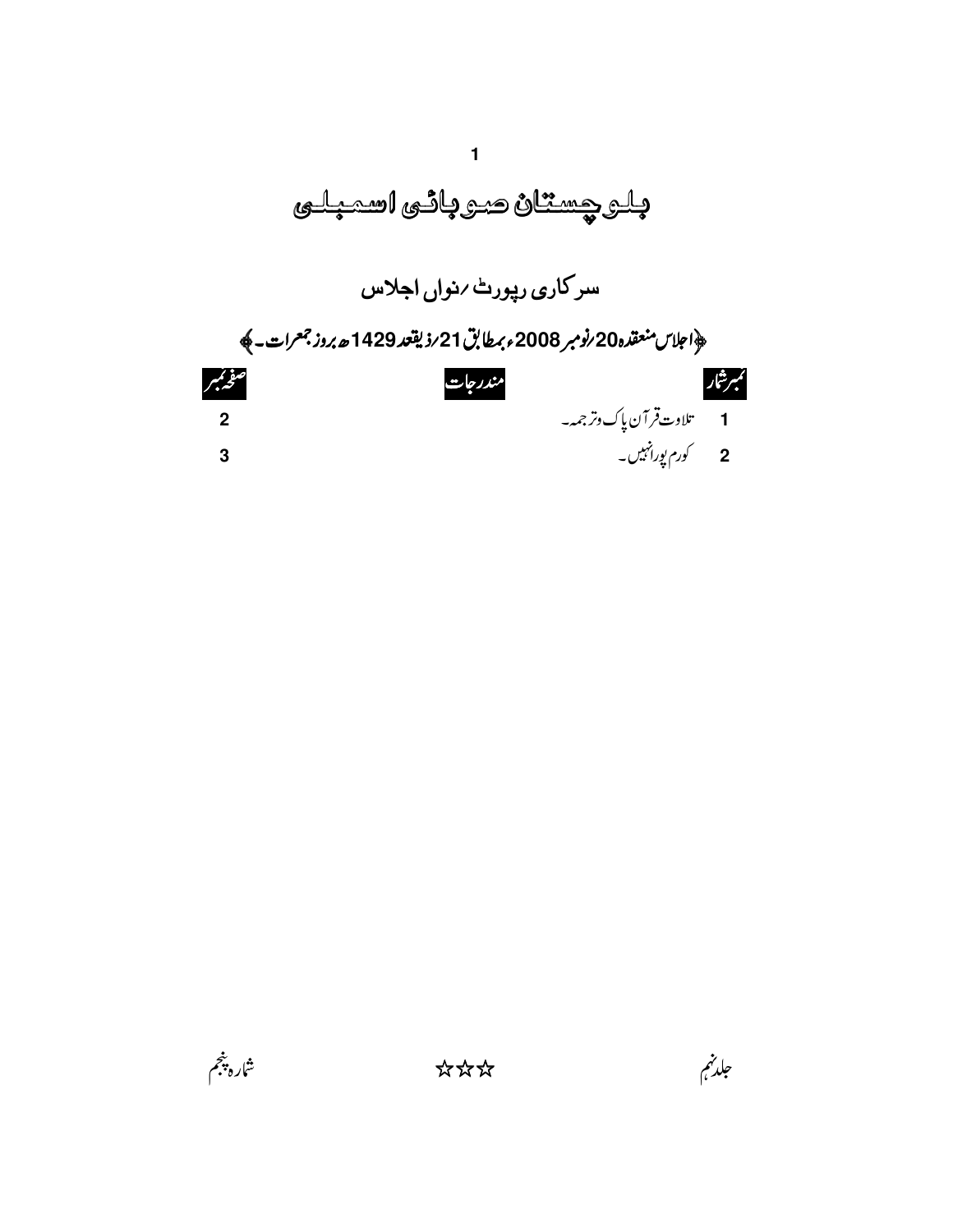بلو چیتان صویائی آمبلی کااجلاس مورنيه 20 برنومبر 2008ء بيطابق21 بزيقعد 1429 ھ بروز جمعرات بوقت ضبح گيارہ بجگر جاليس برز برصدارت جناب ڈیٹی اسپیکرسید مطیع اللہ آغابلوچیتان صوبائی اسمبلی ہال کوئٹہ میں منعقد ہوا۔ جناب ڈپٹی ایپکیر :السلام کیم ! کارروائی کا آغاز با قاعدہ تلاوت قر آن پاک سے کیاجا تاہے۔ تلاوت قرآن پاک دتر جمہ۔ حافظ محمرشعيب آخوندزاده بسُم اللّٰهِ الرَّحۡمٰنِ الرَّحِيۡمِۦ وَاَنْفِقُوا مِنْ مَّا رَزَقْنِكُمْ مِّنْ قَبُلِ اَنْ يَّا تِيَ اَحَدَ كُمُ الْمَوُتُ فَيَقُوُلَ رَبّ لَوْ لَا اَخْرُتَنِيٓ اِلْي اَجَلٍ قَرِيْبٍ لَا صَّدَّقَ وَاكُنُ مِّنَ الصَّلِحِيُنَ 0 وَلَنُ يُّوَّ خِّرَ اللَّهُ نَفُسًا إِذَا جَآءَ اَجَلُهَا ء وَاللَّهُ خَبِيْرُ ' بِمَا تَعُمَلُوُ نَ0 صَدَقَ اللَّهُ الْعَظِيْمِ ء ﴿ پاره نمبر ٢٨سورةالمنفقون آيت نمبر • ١ . ١١﴾ تر جمہ:اور جو پچھ ہم نے تہہیں دےرکھا ہےاس میں سے (ہماری راہ میں )اس سے پہلے خرچ کر وکہ تم میں سے کسی کوموت آ جائے تو کہنے گے اے میرے پروردگار! مجھے تو تھوڑی دیر کی مہلت کیوں نہیں دیتا؟ کہ میں صدقہ کروں اور نیک لوگوں میں سے ہوجاؤں ۔اور جب سی کا مقررہ وقت آ جا تا ہے پھر ا سےاللہ تعالیٰ ہرگزمہات نہیں دیتا،اور جو کچھ کرتے ہواس سےاللہ تعالیٰ بخو پی باخبر ہے۔ جناب ڈیٹی ایپیکر : بسم اللہ الرحلن الرحیم سیکرٹری اسمبلی! یا نچ منٹ کے لئے کورم کی گھنٹیاں بجا ئمیں۔ ( کورم کی گھنٹیاں بجائی گئیں ) شخ جعفرخان مندوخیل: جناب!سمبلیممبران کی دلچپیی دیکھیں۔65 ممبران کا ہاؤس ہےکوئی بھی حاضر نہیں ہے وز راءبھی نہیں ہیں ۔ **می**ں نے ابنی بوری زندگی میں ایسی عدم دلچیپی *نہی*ں دیکھی ہے ۔ جناب! آ پاس کاتختی سےنوٹس لیں اوروز پراعلیٰ کوبھی کھیں کہ نہیں یا بند کیا جائے۔ جناب ڈیٹی ایپیکر : آ پ کی بات صحیح ہے ہاں ممبران اوروز راءکوضر وردلچپی لینی جا ہئے ۔کورم پورانہیں ہے